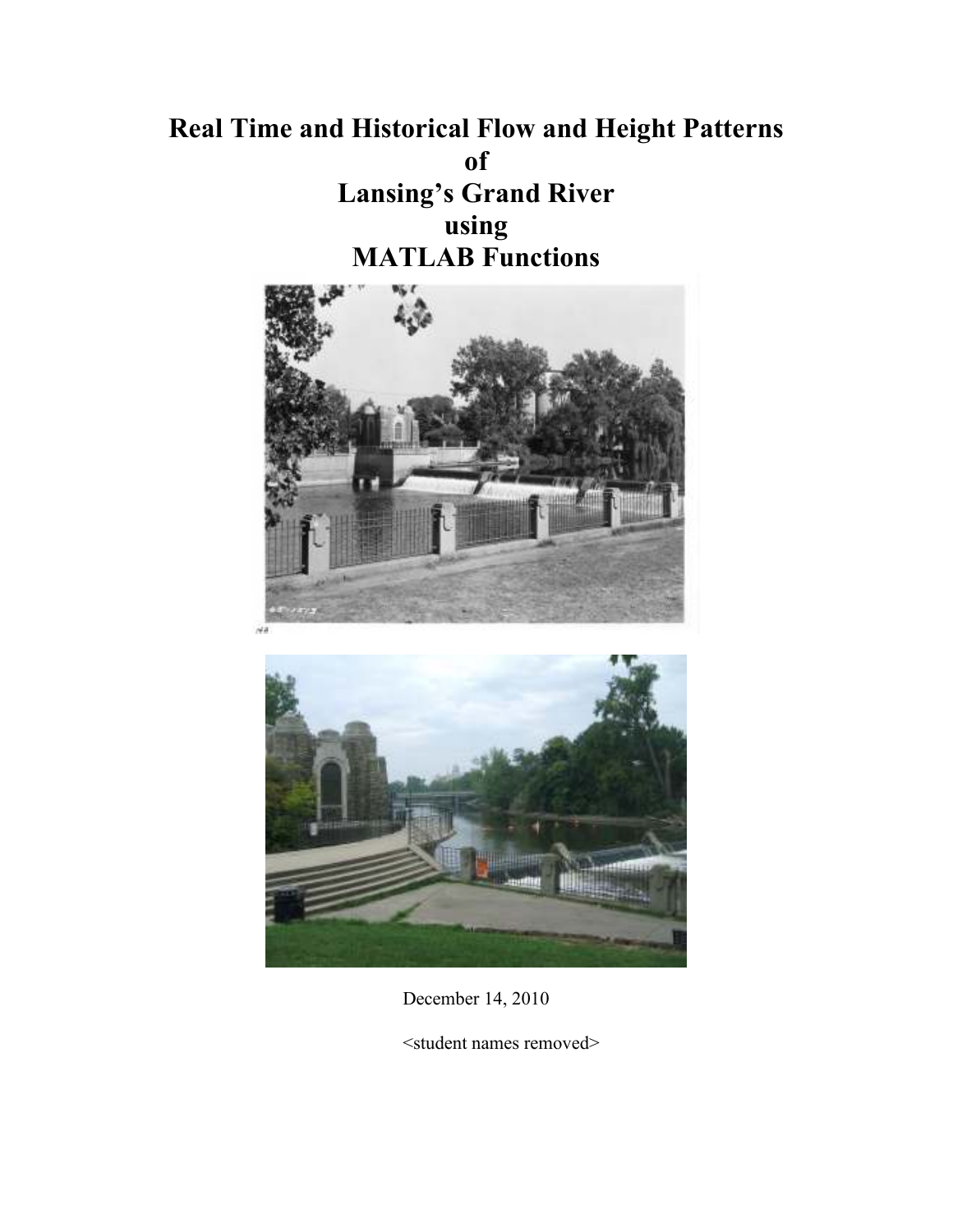#### **INTRODUCTION**

In the greater Lansing area, the Grand River is one of three rivers that could potentially cause flooding. Riverine flooding, when excess storm water overflows the river's banks, is of great concern for safety and financial reasons. For these reasons, the Grand River is continuously monitored. The United States Geological Survey maintains a website which provides historical river data. The website gives a variety of information concerning waterways in the United States. The river height (stage) and river flow (discharge) are two pieces of information that help predict the possibility of flooding. Using this information imported into MATLAB and through the use of MATLAB functions, we have provided graphs to show the flow and height patterns of the Grand River.

#### **Part 1**

Following each step to get the USGS information, for the Grand River, into a text format was not difficult as each step was clearly stated. Step 4 was helpful in showing how to get data into MATLAB. Using the *xlsread* function to import data from the Excel file we created showed just one more capability of MATLAB. From the data provided for us in step 4, we see the relationship between the first column and the second column: The number in the first column is cubed then multiplied by 2 to get the number in the second column. After downloading the information on the Grand River, from the USGS website, creating a rating curve using a MATLAB function we created was simple.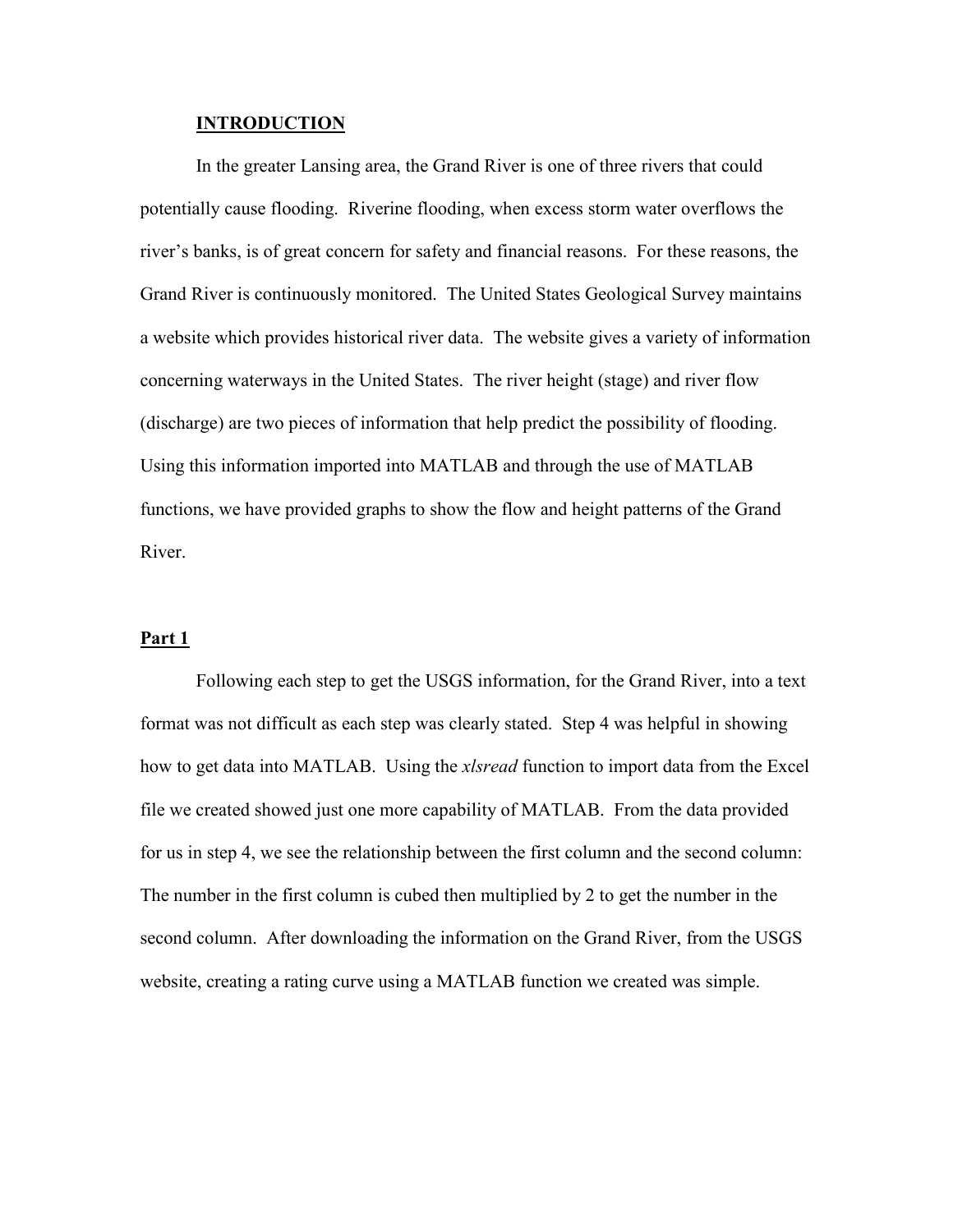

Using MATLAB graphing tools from the figure window allowed us to further explore the the data. In the basic fitting window we could display the "norm of residuals" as well as the polynomial coefficients that best fit the data. Considering all the data points we were given, the tools from the basic fitting window were very helpful.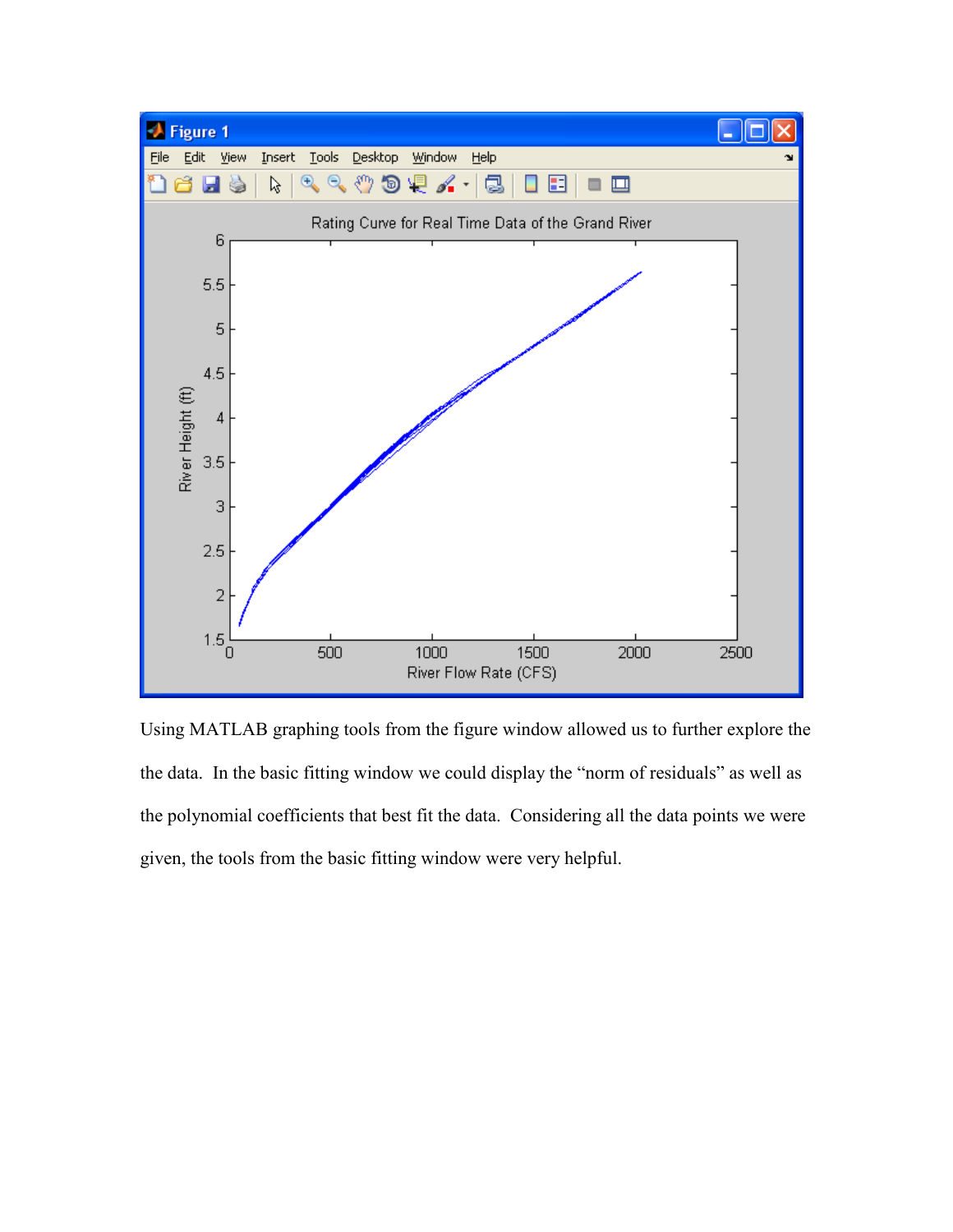

Understanding the limitations of a rating curve is important when interpreting data. Extraploation may not be the best method to use since it predicts the data values beyond the x data range. We could run into a problem if we were using extrapolation for high volume of flow because it assumes the data is continuous. It would not take into account the outliers of the data.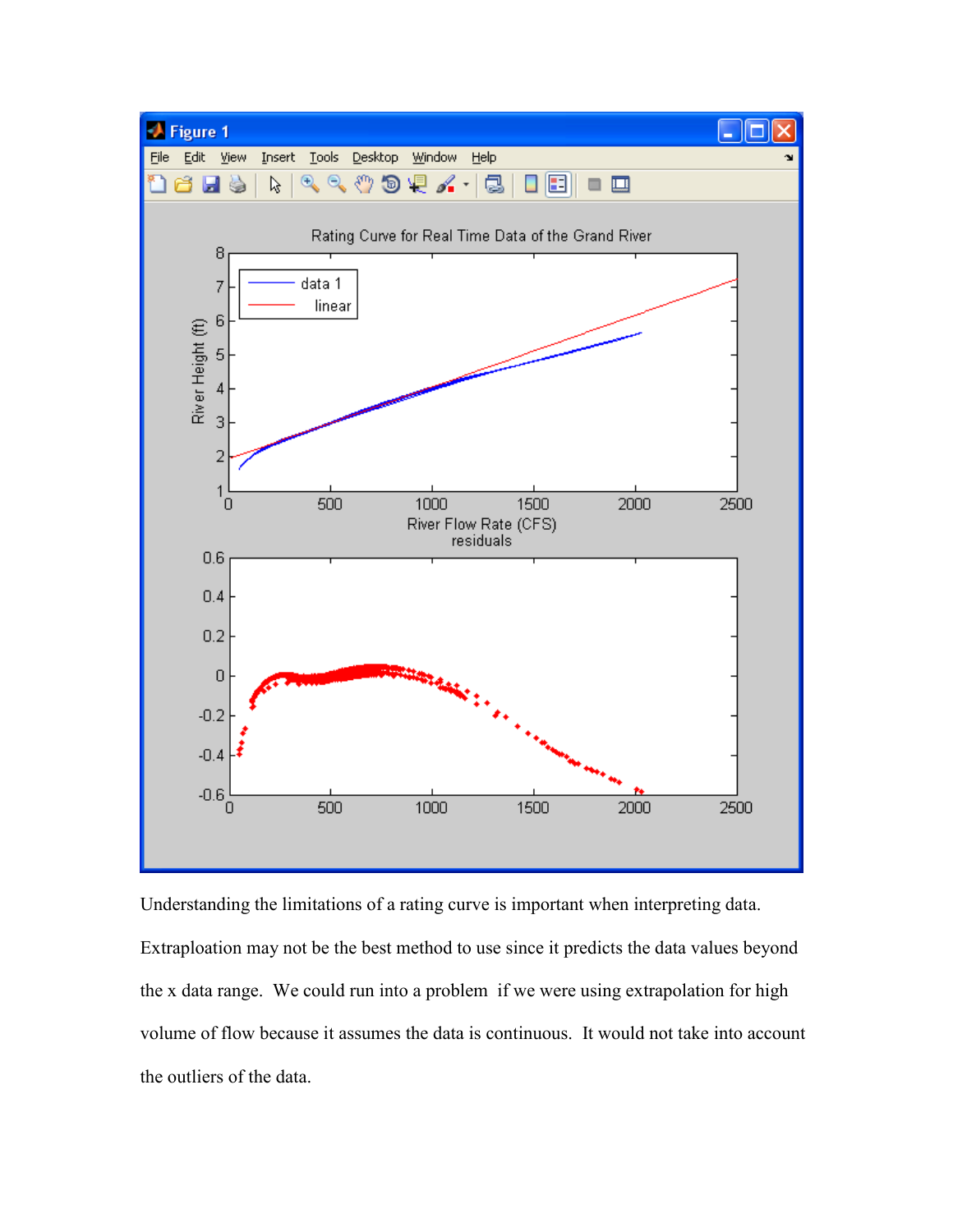# **Part 2**

To show the correlation between the river flow and river height, we used MATLAB to create subplots using the *subplot* function. This was not a too involved step since the programming was minimal and we were familiar with the functions. To further show the relationship between river flow and height, the *plotYY* function was implemented. This function allows for two independent data sets to be plotted in the same area using the left side as the Y-axis for one data set and the right side as the Y-axis for the other data set.

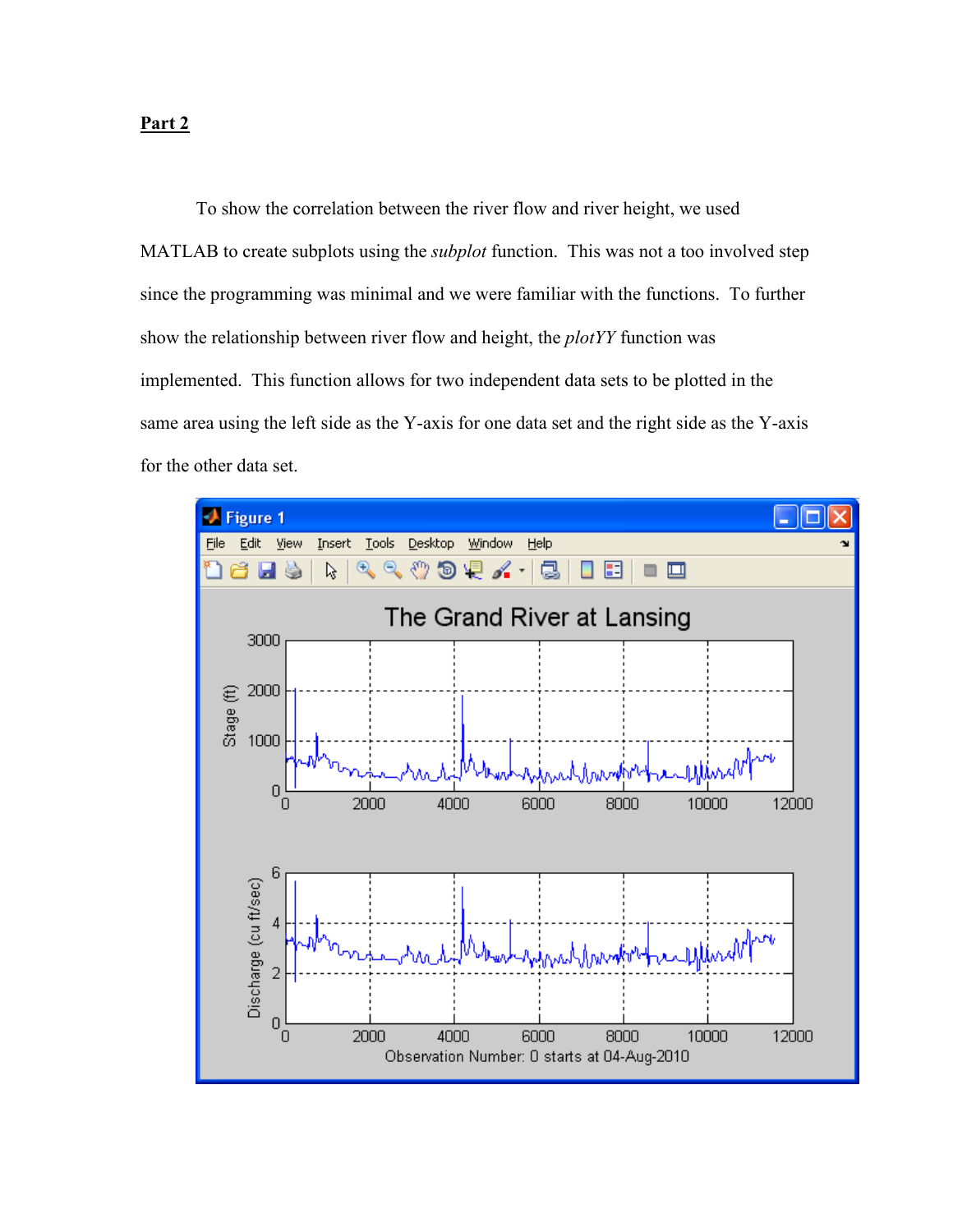

Looking at the data, we can see the higher the river level was, the faster the discharge was. This makes logical sense because the more water you have, the greater the pressure is, causing the river to flow faster. With the correlation coefficients so close to one, we see how strong the correlation between stage and discharge is. This further proves that when the stage increases so does the discharge rate. In the beginning of the plotted data we see that the level and the discharge had a low point. After utilizing outside resources we learned that on August 6, 2010 the North Lansing Dam was opened up to let debris pass. With that information, we can confidently say the water data for the Grand River, recorded by the USGS, was taken near the North Lansing Dam.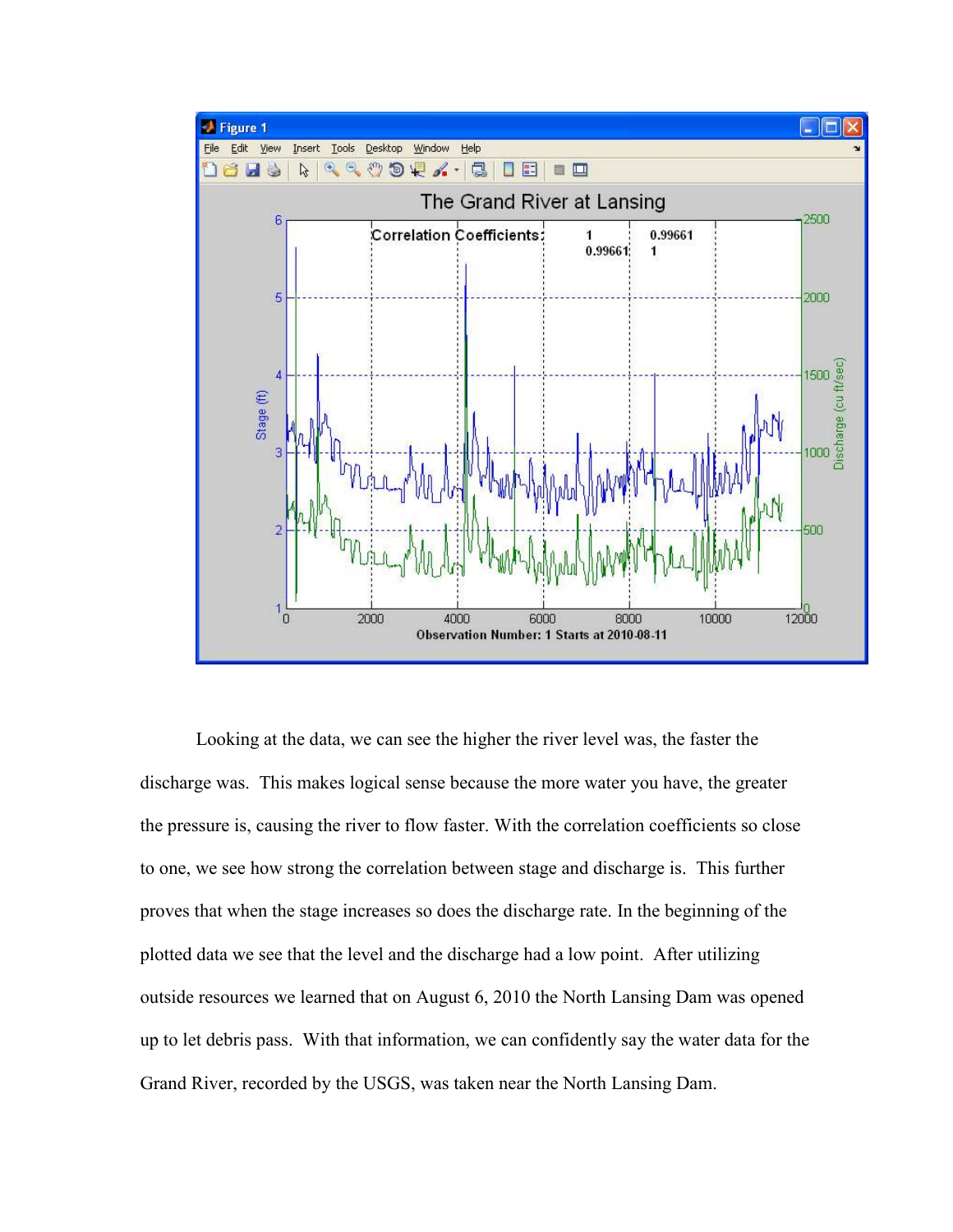In order for us to explore the data on the plot, interactive tools in MATLAB were utilized. The *ginput* function was used to produces a pair of data points, which is translated as the date/time of selected point. This was one of the more involved steps we had to do, but given its functionality it's easy to see why. The *ginput* is one of the better interactive functions we have used. The use of this function allows for a quick check of a data point if we were trying to pull exact data from the graph.

 $M = readDataInFrom TXT('MyRawProjectData.txt');$ 

GrandRiver2(M)

Get value for specific point? (1 for yes, 0 for no) : 1

Select a point on the plot

Output given in form (date, time, observation #, stage, discharge)

'2010-11-01' '10:45' [8585] [2.5800] [298]

Another point? (1 for yes, 0 for no) :

Exploring the historical data the USGS website provides, we can investigate the patterns of the river flow and height dating back to 1901. Using MATLAB to produce a plot, we can see the peak where the flood of 1904 occurred and that there is period where no data is provided. Looking at the table of data points, there is no data from 1906 to 1934. There is not an explanation of why no data was recorded, but a simple explanation could be the information was lost. Some other explanations could be there was no one to record the data or the city was in a financial downturn and money could not be allocated to pay someone to record the data.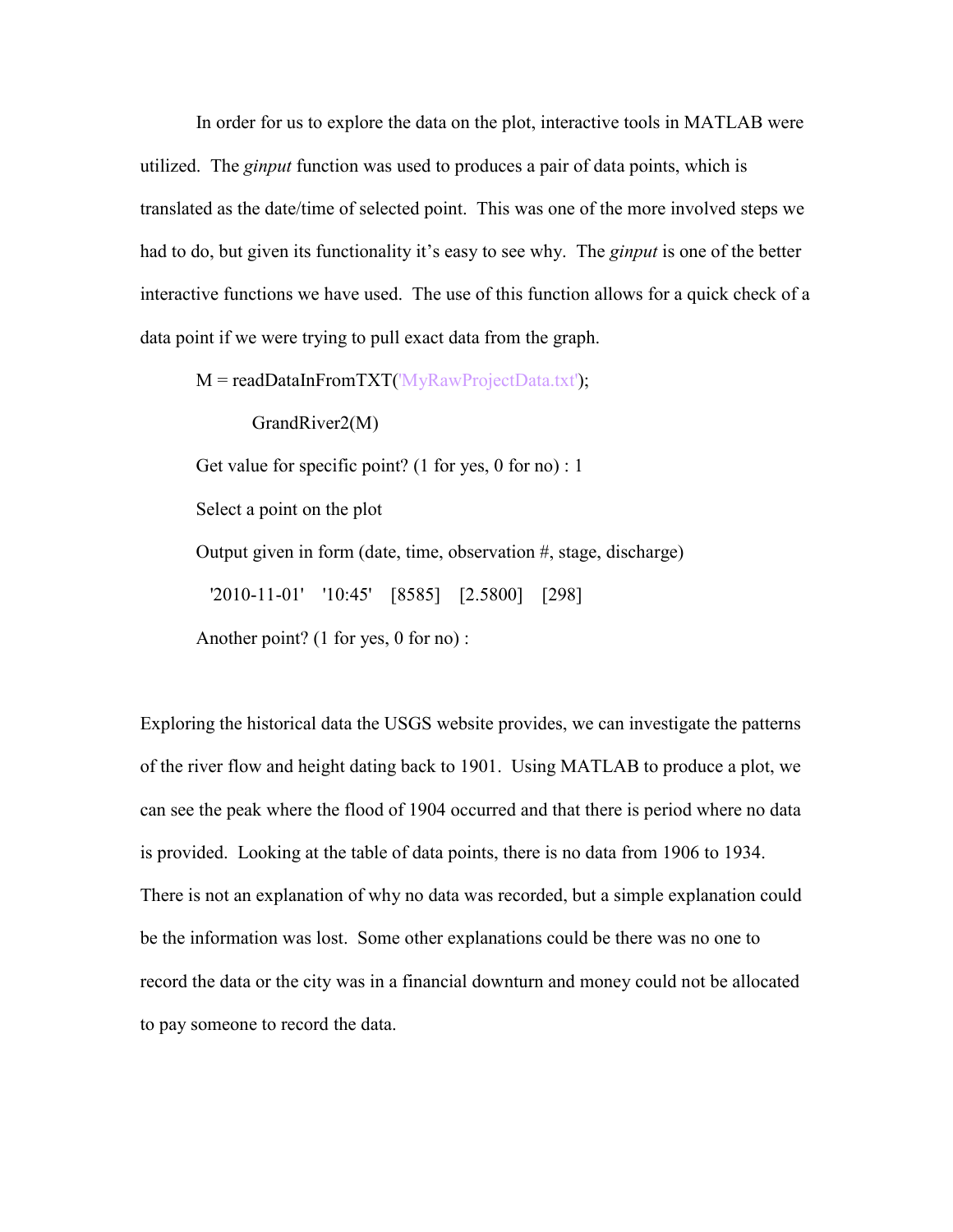

With such a big gap in the plot because of the missing data, it makes sense to look at the data *after* the gap. Using the *isNaN*, a built in function from MATLAB, producing a plot of data points after the gap was fairly simple. We could have used just *NaN* if our information was not in the form of an array.

The initial graph of the data points after the gap provided us with a pattern of the Grand River, but did not include a date on the x-axis. To do this, the built in MATLAB function *datetick* was used. In MATLAB there are numerous ways to represent the date. The data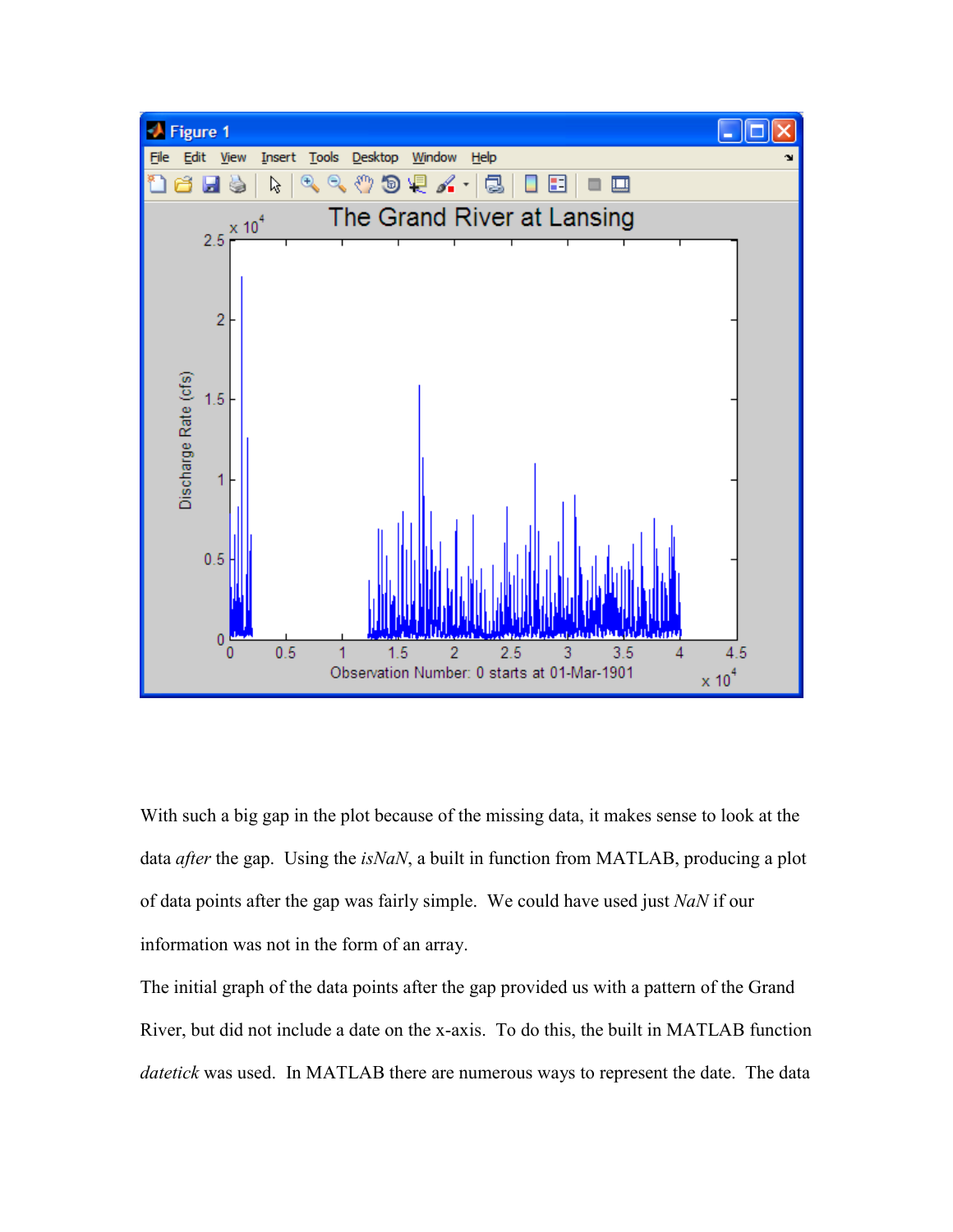we were provided with gave us the date in the form of yyyy-mm-dd. MATLAB provides us with a list of date forms, for our data points we initially used #29 in the date format. The only problem with using the built in form was the graph continued on after 2010, resulting in a gap in the graph. To fix this problem the *keeplimits* function was used to eliminate the gap after 2010.



To find the wettest period over the last hundred years in Lansing we had to do figure out exactly what length a period would be. To determine the length of a period, we took into account that there were over 40,000 data points to investigate. We needed to make sure our period wasn't too short or too long. We decided that creating a function where the user could input the length of the period would be more useful since we all can argue why *our* length of period is the right length. For the lengths given it finds the highest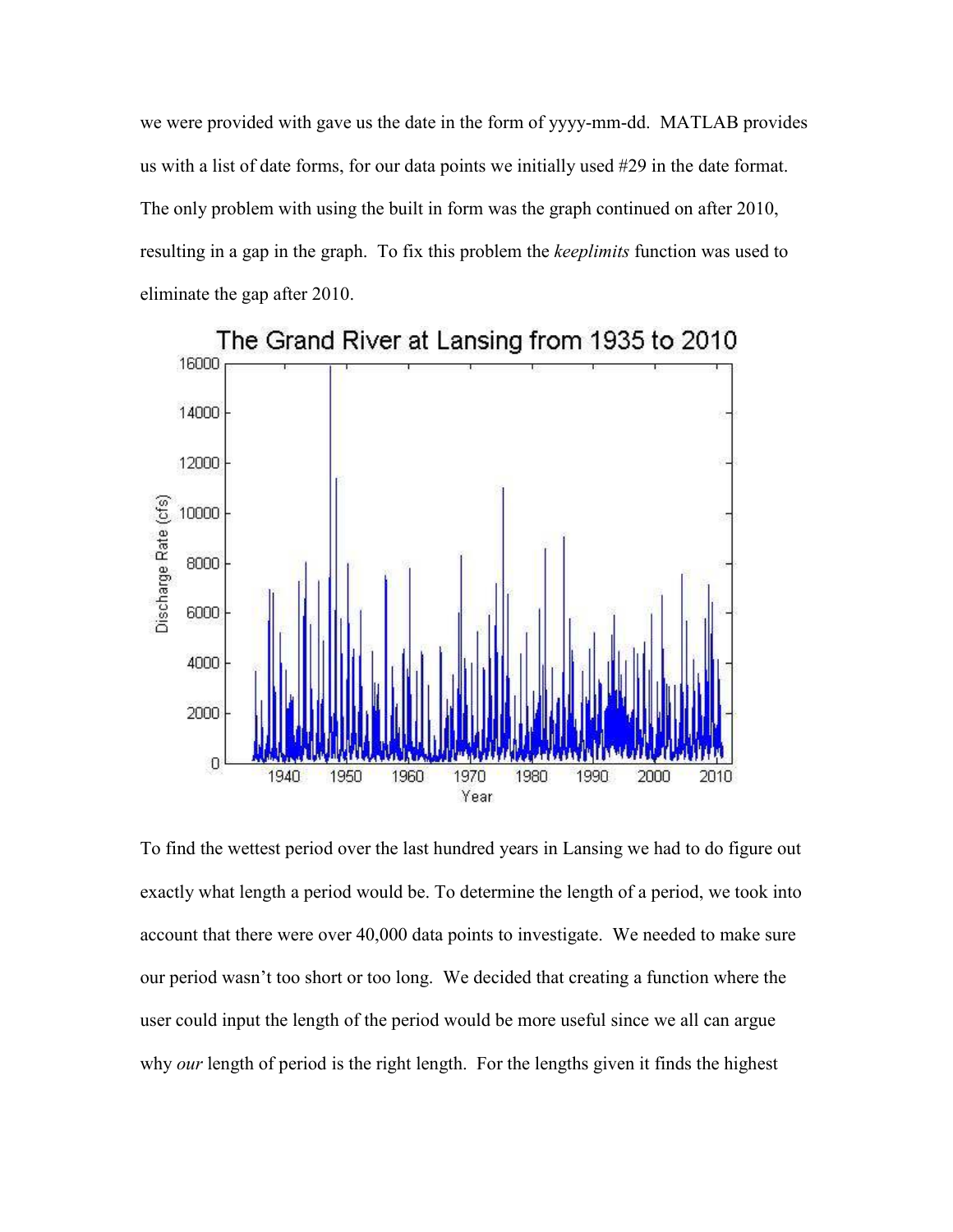average and of those values returns the one closest to the max for the inputted time

periods

Several MATLAB functions were used to complete the code, including: *datenum ,isnan,* 

*max, length, maxfinder, zeros, datestr, mean, avg*.

 $\gg$  daysNum = [2 10 50 100 500 1000 2000 5000]; >> [PeriodStart,BestLengthInDays] = maxFinder(daysNum)  $PeriodStart =$ 24-Feb-1985  $BestLengthInDavis =$ 50

## **Conclusion**

 This project was by far the best example of using MATLAB to solve real world problems. Although the functions we created throughout the semester helped us see how MATLAB could help us with our homework, seeing crucial information, like the height of a river, taught us that this is not just software to help us complete homework. Steps 2 and 7 were by far the most difficult to complete probably because it involved some of the MATLAB functions we hadn't yet utilized. These steps helped us appreciate how thorough engineers/programmers must be when tackling real world problems like this. The project showed us how we could conclude what was happening with the river given either the stage or discharge. Looking at the historic data maintained by USGS helped us predict what might happen with the Grand River in the future.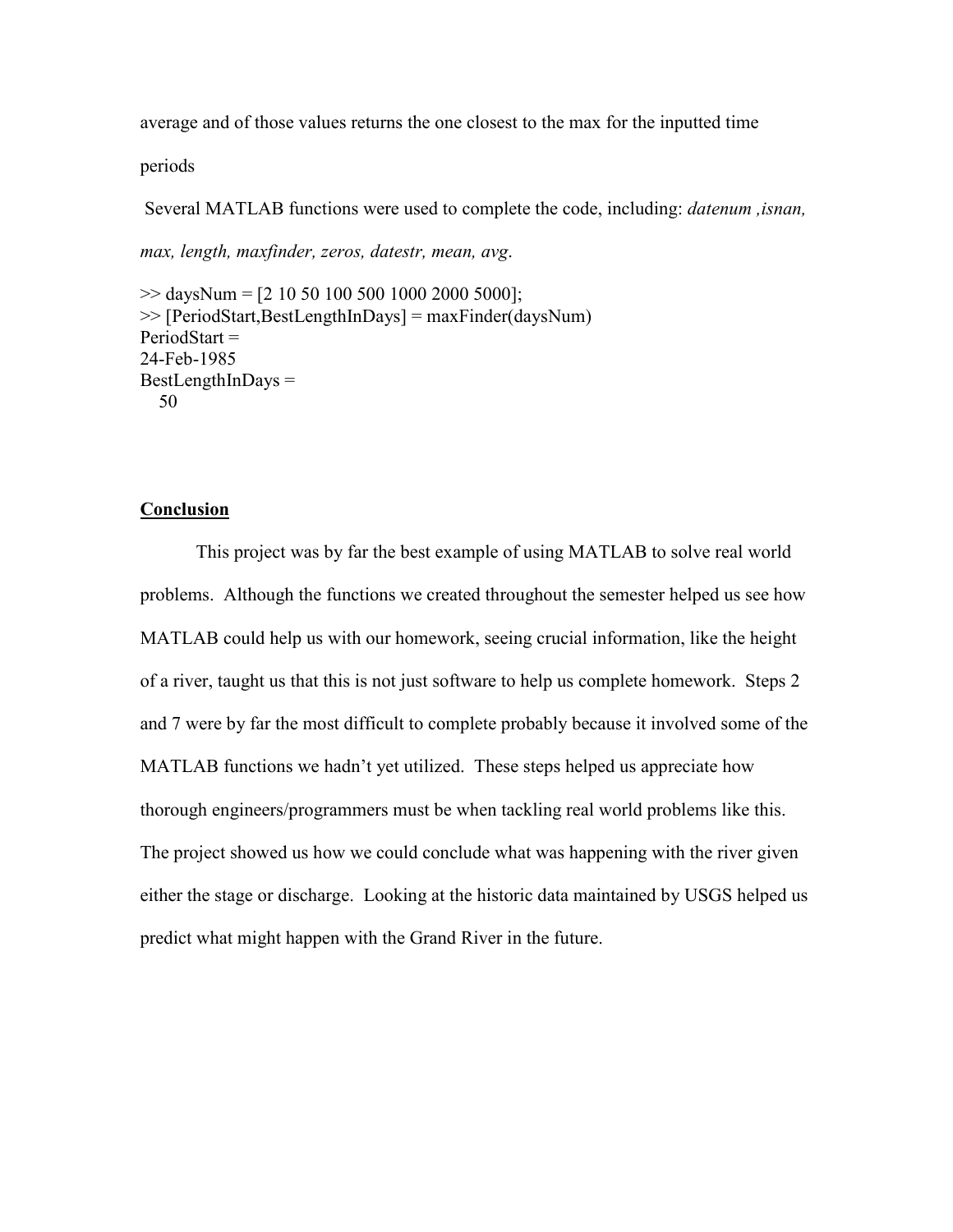# **APPENDIX**

#### **Part 1**

```
function M = readDataInFromTXT(MyRawProjectData)
% reads data from a tab delimited TXT
% file into a MATLAB
% INPUT: fileName - the name of the TXT file to be read in
% OUTPUT: M is a cell array with seven elements, one for
% each column of data in fileName.
fid = fopen('MyRawProjectData.txt'); % open the file for reading
theFormat = '%s %s %s %s %s %f %f';
M = textscan(fid, theFormat);
fclose(fid); % close the file
x=M\{:, 7\};
y=M\{: , 6\};
plot(x,y)
title('Rating Curve for Real Time Data of the Grand River')
xlabel('River Flow Rate (CFS)')
ylabel('River Height (ft)')
```
>> M = readDataInFromTXT('MyRawProjectData.txt')

 $M =$ 

Columns 1 through 4

{11577x1 cell} {11577x1 cell} {11577x1 cell} {11577x1 cell}

Columns 5 through 7

{11577x1 cell} [11577x1 double] [11577x1 double]

#### **Part 2**

#### Step 1

```
function GrandRivers1p2(M)
%This function plots the height of the river in feet over the 
obsevation time in
%subplot 1 and the discharge rate of the river in cu ft/sec over the
%observation time in subplot2
%Inputs: M, the data collected by the USGS, string 
x=M{7};
y=M{6};subplot(2,1,1)
```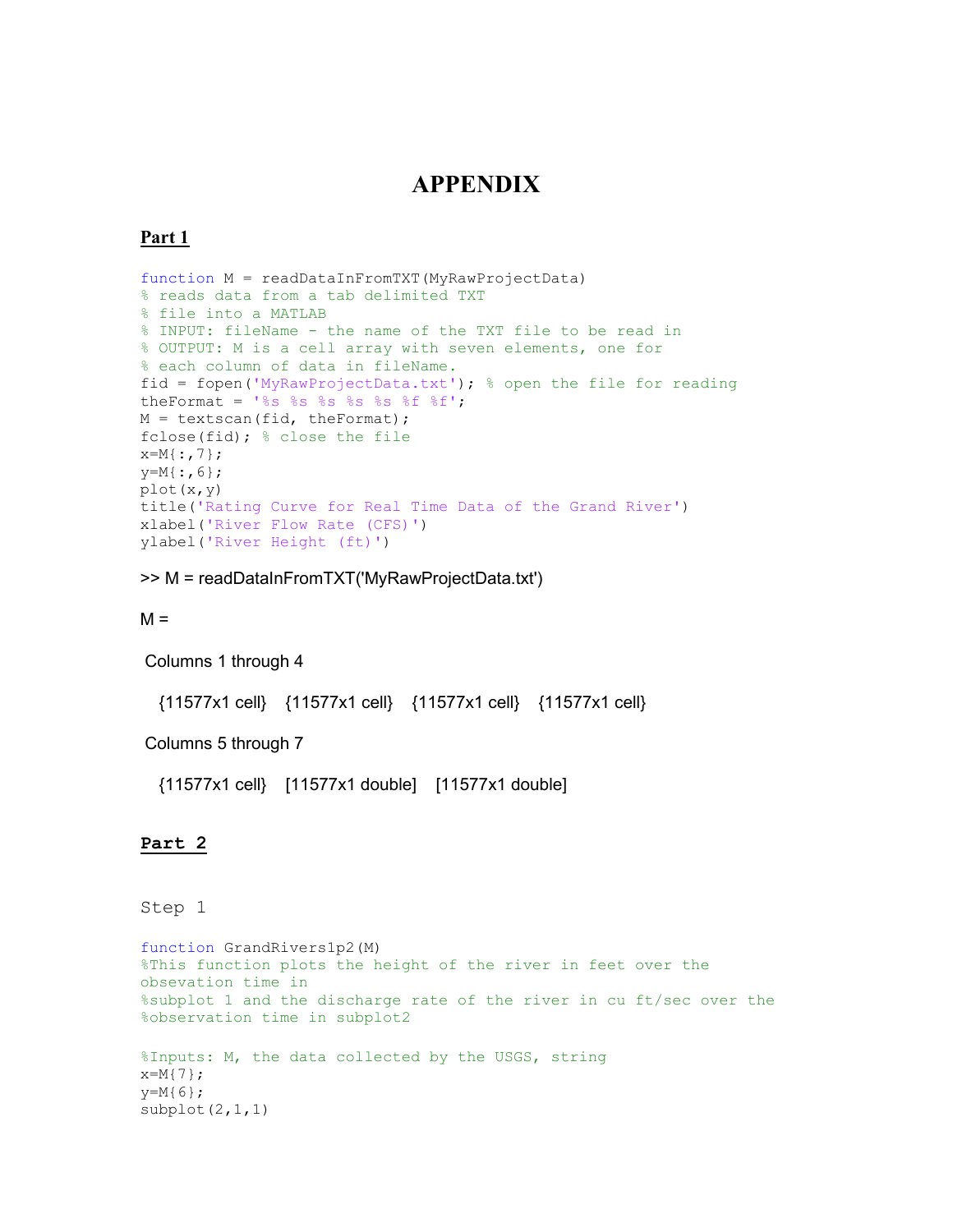```
plot(x)
grid on
ylabel('Stage (ft)')
title('The Grand River at Lansing','fontsize',16)
subplot(2, 1, 2)plot(y)
grid on
ylabel('Discharge (cu ft/sec)')
xlabel('Observation Number: 0 starts at 04-Aug-2010') 
function GrandRivers1p2yy(M)
%This function plots the height of the river in feet over the 
obsevation time in
%subplot 1 and the discharge rate of the river in cu ft/sec over the
%observation time in subplot2
%Inputs: M, the data collected by the USGS, string 
y1=M{6};y2=M(7);x1=[1:1:length(y1)];
YAxes = plotyy(x1, y1, x1, y2);
title('The Grand River at Lansing','fontsize',16)
xlabel('Observation Number: 1 Starts at 2010-08-
11','FontWeight','bold')
grid on
set(get(YAxes(1),'Ylabel'),'String','Stage (ft)') 
set(get(YAxes(2),'Ylabel'),'String','Discharge (cu ft/sec)')
Coeffs = correct(y1, y2);A = Coeffs(1);B = Coeffs(2);C = Coeffs(3);D = Coeffs(4);text(2000,5.8,'Correlation Coefficients:', 'FontWeight', 'bold', 
'FontSize', 12) 
text(7000,5.8,num2str(A), 'FontWeight', 'bold')
text(8500,5.8,num2str(B), 'FontWeight', 'bold')
text(7000,5.6,num2str(C), 'FontWeight', 'bold')
text(8500,5.6,num2str(D), 'FontWeight', 'bold')
```

```
function GrandRiver2(M)
% This function plots data set M and will give the date, time, 
observation #, stage, and discharge for points
% that the user clicks on the plot.
% INPUTS: M, data set with 7 columns where column 3 is the date, column 
4 is the time, column 6 is the 'stage' and
% column 7 is the 'discharge' amount, array
% OUTPUTS: inqPt, date, time, observation #, stage, and discharge, 
vector 
\approx% Sample Call: M = readDataInFromTXT ('MyRawProjectData.txt');
                   GrandRiver2(M)
```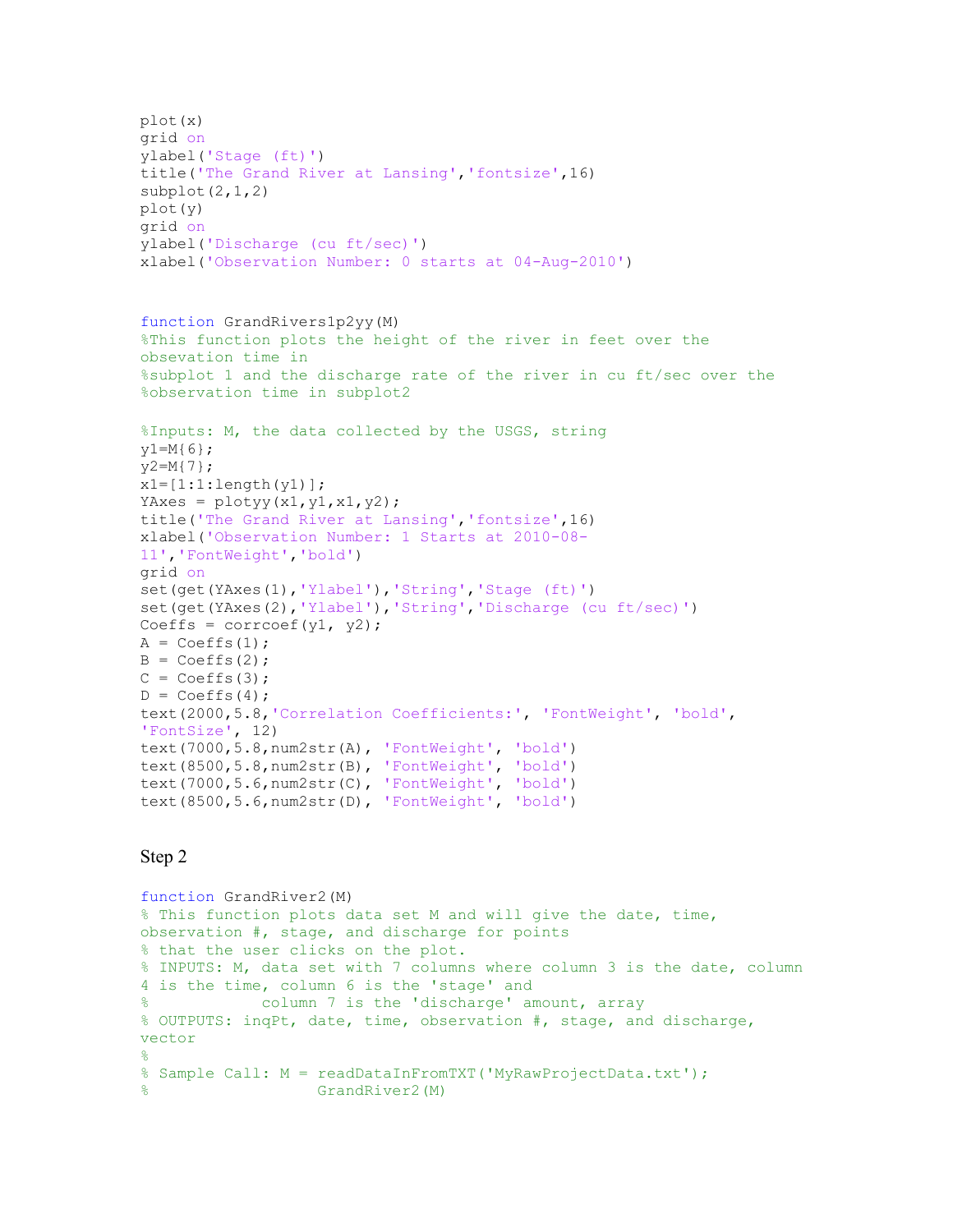```
x1 = 1:length(M{7});
y1 = M{6};
y2 = M{7};date = M{3};
time = M{4};
YAxes = plotyy(x1, y1, x1, y2);
xlabel('Observation Number: 1 Starts at 2010-08-
11','FontWeight','bold')
set(get(YAxes(1),'Ylabel'),'String','Stage (ft)')
set(get(YAxes(2),'Ylabel'),'String','Discharge (cu ft/sec)')
k = input('Get value for specific point? (1 for yes, 0 for no) : ');if k == 1keepGoing = 1; while keepGoing == 1
        disp('Select a point on the plot')
       [xIn yIn] = qinput(1);ingPt = [date(round(xIn)) time(round(xIn)) round(xIn)]y1(round(xIn)) y2(round(xIn))];
        disp('Output given in form (date, time, observation #, stage, 
discharge)')
        disp(inqPt) 
       keepGoing = input('Another point? (1 for yes, 0 for no) : ');
     end
end
```
#### **how to obtain historical data**

```
function M2 = readDataInFromTXT2(fileName)
%function reads data from a tab delimited TXT
%file into a MATLAB Cell array
%INPUT: fileName- the name of the TXT file to be read in
%OUTPUT: M2 is a cell array with 5 elements, 4 strings, 1 double
fid = fopen(fileName); %open file
    readFormat = '%s %s %s %f %s';
    M2 = textscan(fid, readFormat); & read data in format given
fclose(fid); %close file
x = M2{4};figure;
plot(x);
title('Discharge of Grand River');
xlabel('Discharge (cu ft/second)');
function GrandRiverHistoricNew(M2)
```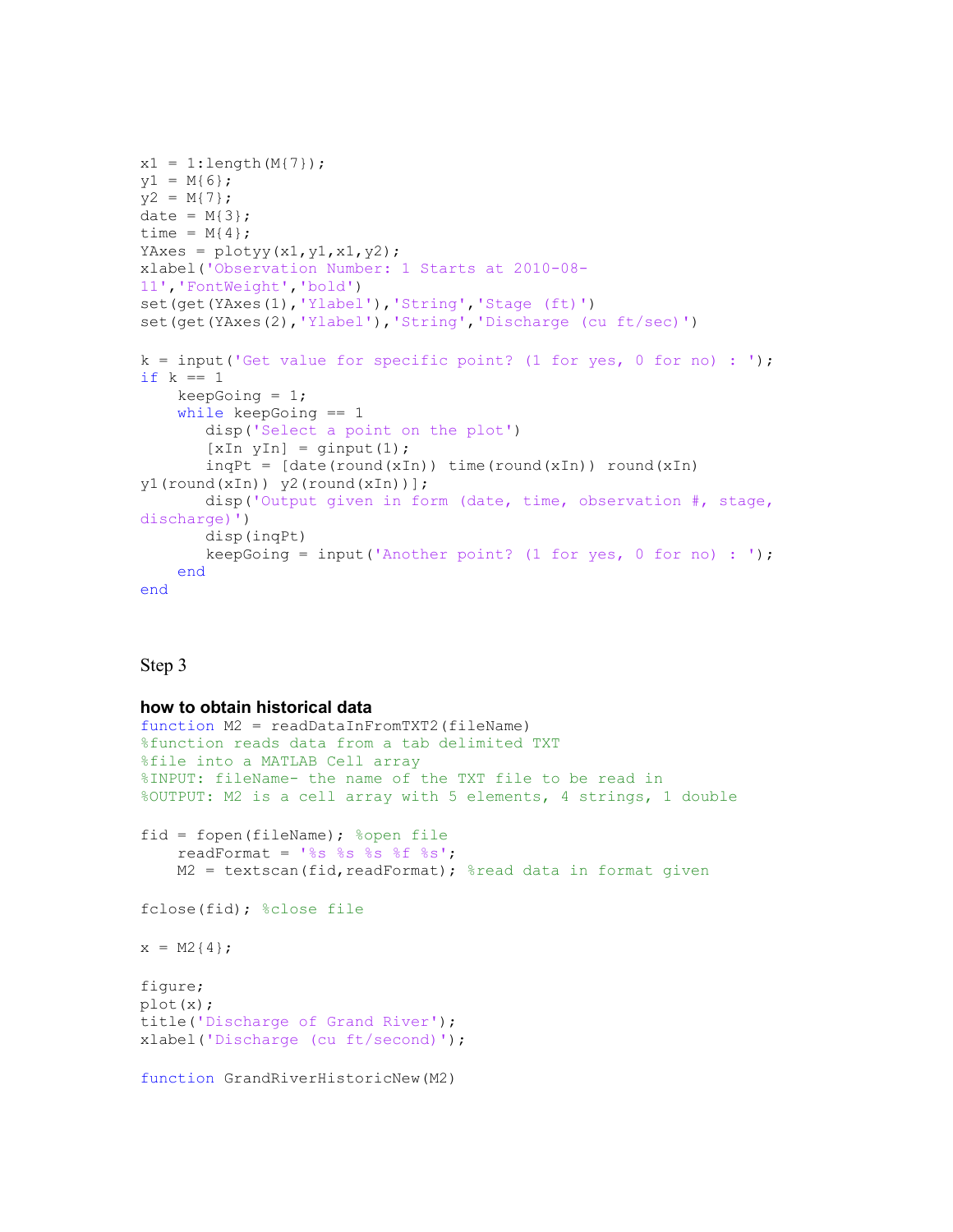```
%This function plots the discharge rate vs time for the Historic USGS 
data
%from the Grand River at Lansing for the data after the gap in data.
%Inputs: M2, the data collected by the USGS, string 
x=M2{4};rangenan=find(isnan(x));
xstart=max(rangenan);
NewData=x(xstart+1:end);
plot(NewData)
xlabel('Day')
ylabel('Discharge Rate (cfs)')
title('The Grand River at Lansing Historic','fontsize',16)
```
function GrandRiverHistoric(M2) %This function plots a scatter plot of the height of the water vs. the %discharge rate for the USGS data from the Grand River at Lansing.

```
%Inputs: MH, the data collected by the USGS, string 
x=M2{4};plot(x)
xlabel('Observation Number: 0 starts at 01-Mar-1901')
ylabel('Discharge Rate (cfs)')
title('The Grand River at Lansing','fontsize',16)
```
#### Step 5

```
function GrandRiverHistoricNew(M2)
%This function plots the discharge rate vs time for the Historic USGS 
data 
%from the Grand River at Lansing for the data after the gap in data.
%Inputs: M, the data collected by the USGS, string
```

```
x=M2{4};
rangenan=find(isnan(x));
xstart=max(rangenan);
NewData=x(xstart+1:end);
plot(NewData)
xlabel('Day')
ylabel('Discharge Rate (cfs)')
title('The Grand River at Lansing Historic','fontsize',16)
dates=M{3};
```
#### Step 6

**With the Years**  function ModifiedDataPlot(M2)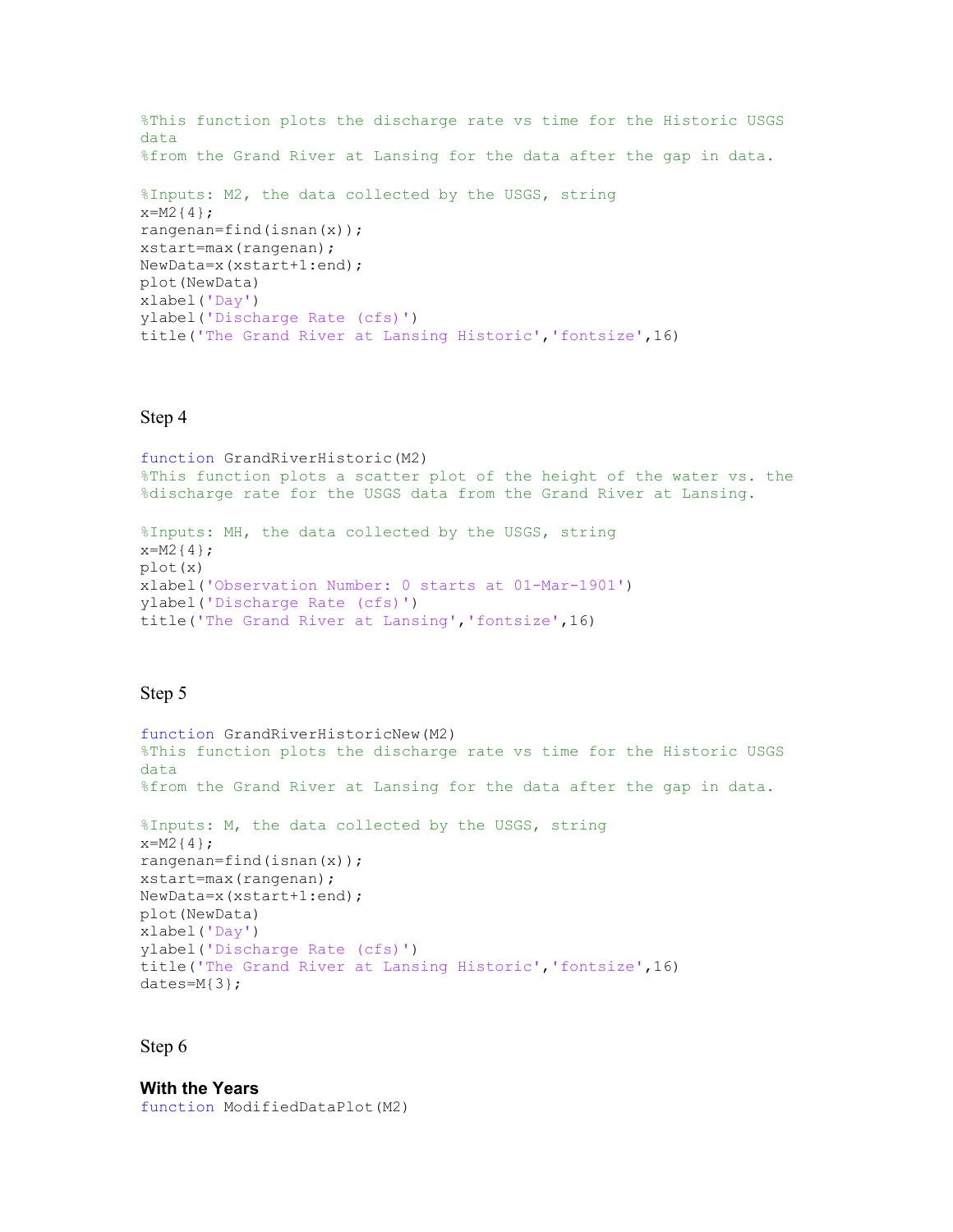```
%This function plots the discharge rate vs time for the Historic USGS 
data
%from the Grand River at Lansing for the data after the gap in data.
%Inputs: M2, the data collected by the USGS, string 
y= M2{4};x= datenum (M2{3});
rangenan= find(isnan(y));
start= max(rangenan) ;
NewData= y(start+1:end);
xrange = x(start+1:end);
plot(xrange,NewData)
xlabel('Year')
ylabel('Discharge Rate (cfs)')
title('The Grand River at Lansing from 1935 to 2010','fontsize',16)
set(gca,'XTick',xrange)
datetick('x','yyyy','keeplimits')
```
#### **Now outputs best period length and starting point**

```
function [PeriodStart, BestLength] = maxFinder(daysNum)
% This function gives starting date and number of days of wettest time
% period of the past hundred years. The user provides a vector of 
possible
% time lengths in days and the function will choose between them. The
% function will also work with a single value for daysNum. 
% INPUTS: daysNum, lengths of time in days, vector
% OUTPUTS: PeriodStart, the starting date of the period, string
\approx% Sample Call: daysNum = [2 10 100 500 1000]; 
% [PeriodStart,BestLengthInDays] = maxFinder(daysNum)
%
%
M2 = readDataInFromTXT2('MyRawProjectData2.txt');
y= M2{4};x= datenum (M2{3});
rangenan= find(isnan(y));
start= max(rangenan);
NewData= y(start+1:end);
NewDates = x(start+1:end);
startVal = zeros(length(daysNum), 1);
StartDates = zeros(length(daysNum), 1);
for i = 1: length (daysNum)
     avgW = zeros(length(NewData),1);
```